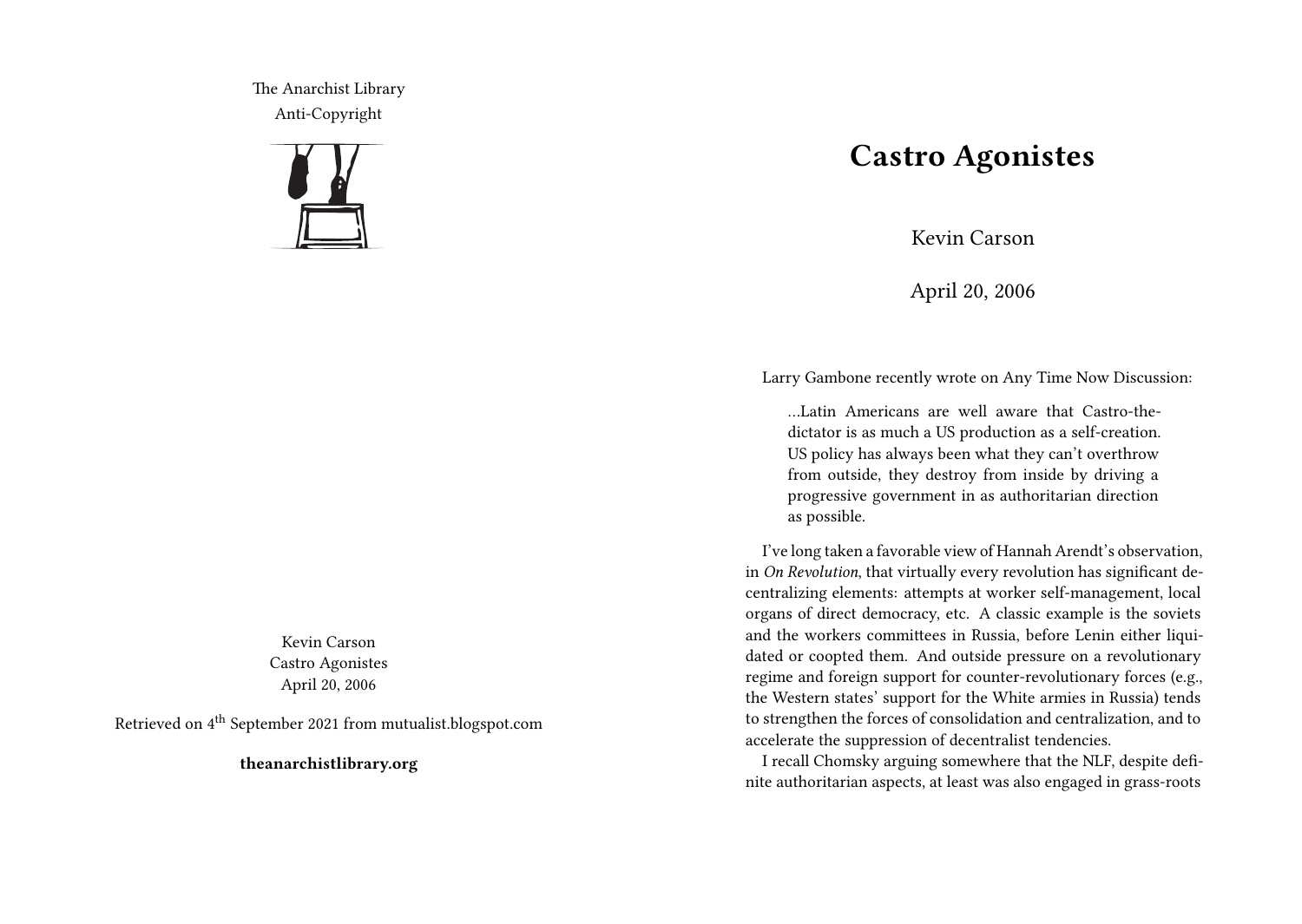activities of genuine benefit at the village level like building irrigation systems, organizing peasant cooperatives, and the like. It had more genuine attachments to the peasants of the South than did the ruling party in Hanoi, at any rate. The main effect of the U.S. war effort in the South was to atomize civil society in the countryside, along with successfully decimating the NLF. The result was a hollowed-out shell, the almost total supplanting of the guerrillas by the NVA, and the filling of the void by the North Vietnamese state when Saigon collapsed.

In the specific case of Cuba, I'm not sure how much of Castrothe-dictator was just in there waiting for an opportunity to come out, but the pressures of the Cold War–the U.S. economic embargo, combined with increasing alignment with the USSR–certainly helped to bring his authoritarianism out. Via Fruits of Our Labour, I found an interesting account of the early post-revolutionary period in Cuba, a chapter in Cuba, Castro and Socialism, by Peter Binns and Mike Gonzalez. It appears that cooperative and "petty bourgeois" elements were heavily represented, if not predominant, in Castro's early economic policies.

The Cuban Communist Party, before the revolution, had had a checkered history of on-again, off-again collaboration with Batista. The Communist Party certainly had little use for the 26 July movement before it came to power. Castro, on the other hand, came from a background of nationalist opposition centered on what Binn and Gonzales call "petit bourgeois" elements and a "fundamentally non-working class tradition": the "urban middle class" and "middle farmers, small peasants and university students," supplemented by "the semi-incorporation of the organised working class."

Indeed, if I recall correctly, Castro actually liquidated the CCP for unacceptable competition with his own revolutionary movement after coming to power. When he declared himself a "Marxist-Leninist" in the early 1960s, he incorporated the remnants of the old CCP into his own revolutionary party.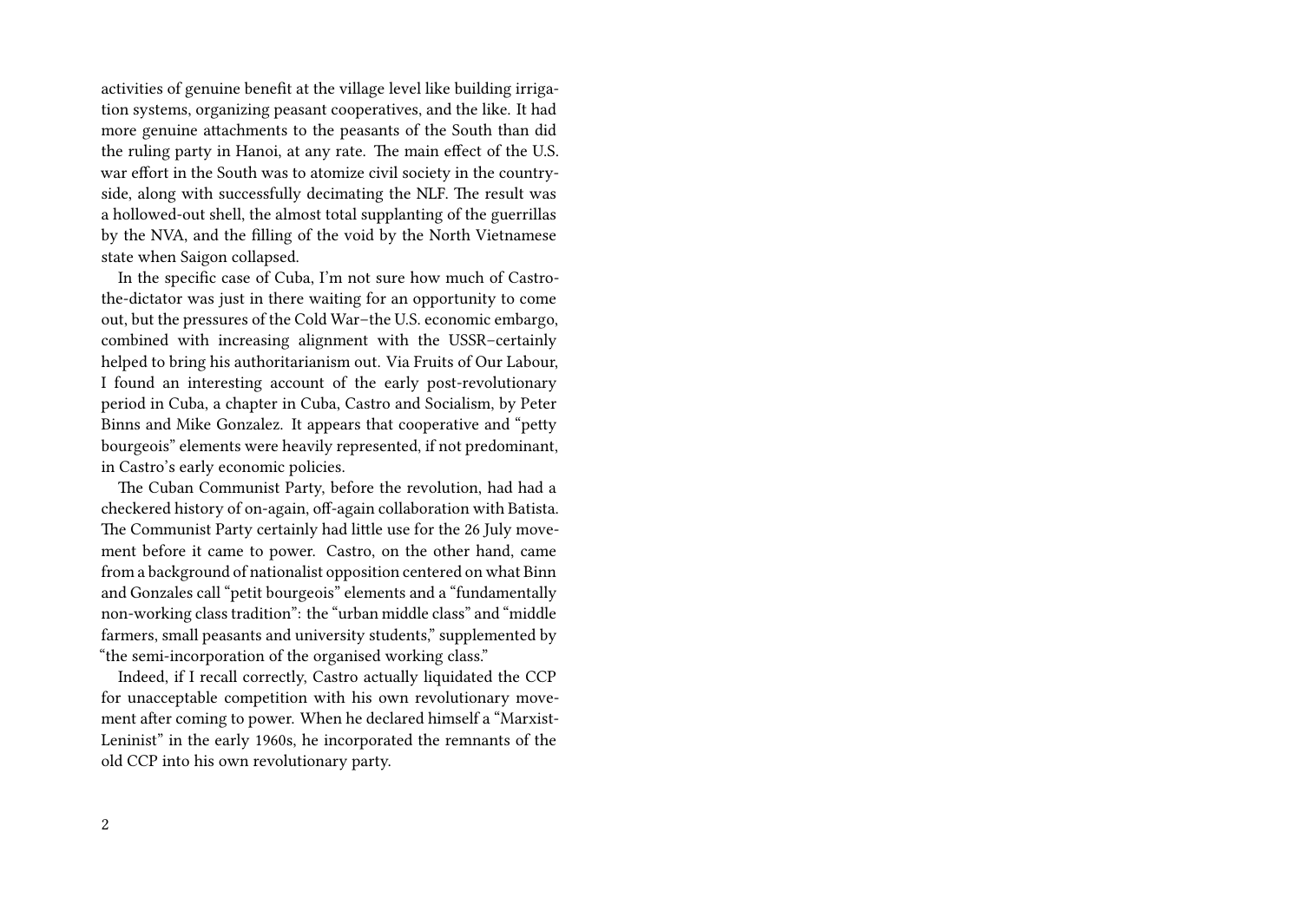erals, would have been even more distasteful to the proponents of "free enterprise" in the U.S. than to Marxists like Binns and Gonzalez.

There is a Cuban revolution to be reclaimed by anti-statists– much like the Russian revolution before the Congress of Soviets was purged and the anti-Bolshevik Left liquidated, when the soviets were still genuine organs of self-government and the workers' committees still functioned in the factories. Castro and the Miami reactionaries, likewise, are not our only choices.

Binns and Gonzalez, with typical Marxist blinders, see Castro's increasingly statist economic policy as a response to "objective conditions." The land reforms and other curtailments of exploitation left the laboring classes with more disposable income and greater demand for consumer goods, which (non sequitur alert) could only be met by nationalizing the economy:

So why then did Castro move towards the creation of a monolithic statised economy? The major reason must be found in his long standing commitment to diversify the economy, to end its dependency on the US and the vagaries of the world sugar market, and to allround economic development. The question that came to be posed in the summer of 1959 was this: how were the reforms of the first part of the year to be paid for? The rapid increase in wages, the fall in unemployment, the drastic reduction in rents (up to 50%), the cheapening of electricity, telephone and medicine charges; all put much more money into the workers' pockets. This automatically increased the demand for consumption goods – all of which had to be imported – and food. The latter automatically put pressure on the land available for sugar; and since this provided Cuba with more than 80% of the exports from which the imports had to be paid, this situation could not be allowed to persist indefinitely. Only industrialisation and diversification could solve the problem. The fantastic variability in the price of sugar, and Cuba's almost total dependency on it as a source of foreign earnings, meant that the level of demand in the domestic economy was much too unpredictable for most capitalists to want to take the risk of relying on it as a source of income. And, without that, no advantage attached to investing productive capital in Cuba. With a very small and highly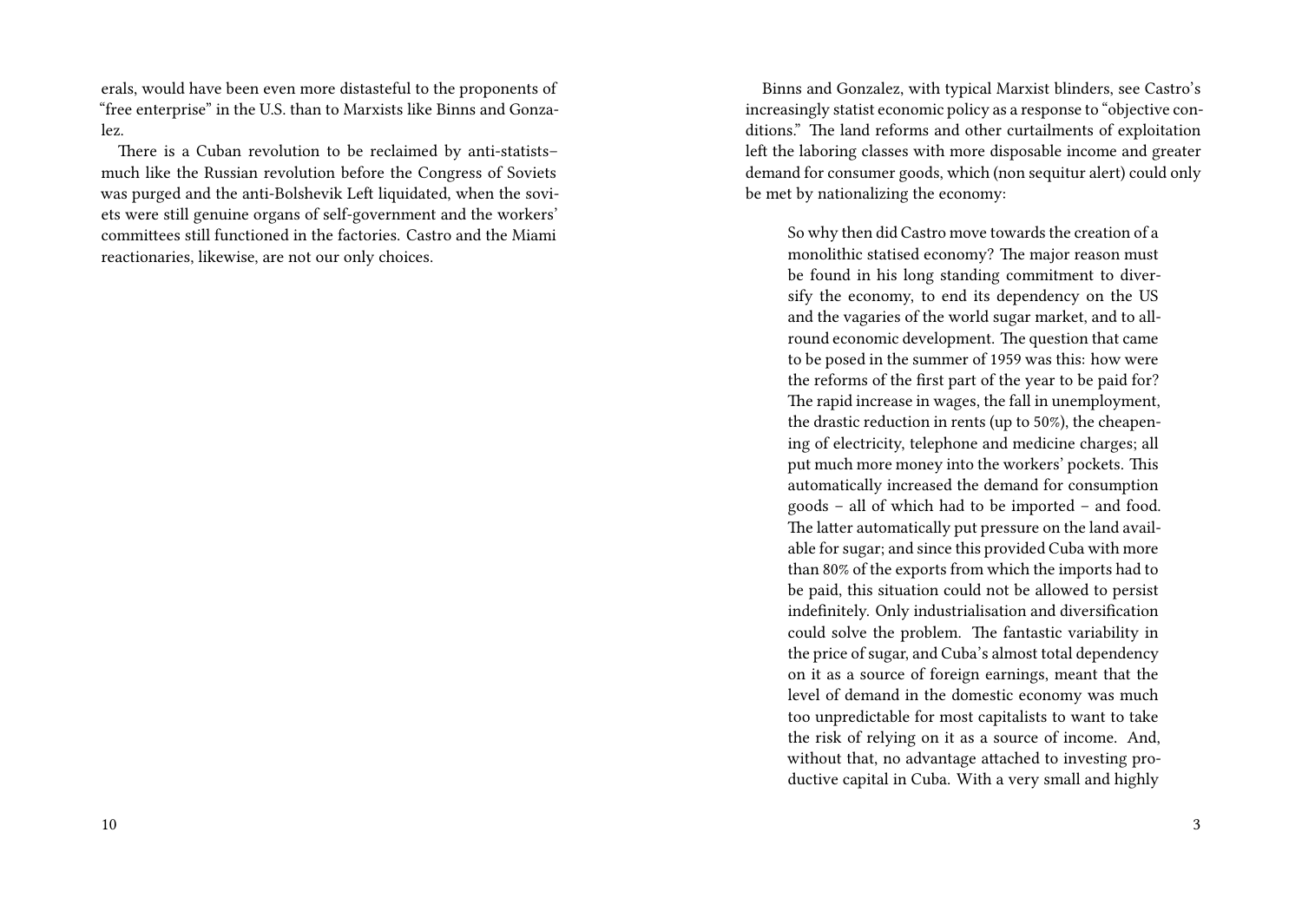unpredictable home market, and with just about the highest wage levels in Latin America, there was not the least chance of the situation changing if the bourgeoisie was simply left to its own devices.

The matter was made more acute by land reform. Again this was a long standing commitment of Castro's from the mid-1950s: antipathy to the latifundistas, the huge landowners, was the cornerstone of Castro's radical liberal programme. The May 1959 Land Reform Act has to be seen in this light. It was in no way a socialist measure, nor one which led to collectivisation in any other form. It abolished only the very largest estates (those of more than 402 hectares; though even here there were exceptions which allowed much bigger farms – up to 1,342 hectares – that were efficient to continue), and it did not solve the problem of the indebtedness of the small peasant. Indeed one prominent agronomist sharply contrasted the 1959 reform with those in East Europe in the early 1950s; and suggested strong parallels with those in Italy in 1949–50 instead. Yet for all that, something like 25% of the cultivable land was covered by the Act, and was distributed to the poorer peasants. The effect was to increase the proportion of land that was devoted to immediate consumption rather than providing the country with an exportable surplus, and this added considerably to Cuba's problems. Although it was also true that much of the land previously owned by the latifundistas was poorly tended, the fact remained that to increase productivity significantly would have required levels of investment and skilled personnel that were just not available at the time.

travelling to Cuba, and this led to the 10,000 pimps, the 27,000 croupiers, and many other hangers-on leaving. Then followed the business men, the Batista exofficers, the pampered state officials, the elite professions, the landowners and so on. However much the US might have wanted to put the clock back, by 1961 the layers of Cuban society that would have enabled them to "Cubanise" any return to the old order had more or less disappeared. The Castro regime had quite effectively removed opposition to its continued rule.

No kidding. But it seems to me he had to create the opposition before he could remove it. During the early days of his regime, virtually the entire opposition came from Batista's officers and the latifundia owners who'd been expropriated by a fully justified land reform. To demonize the entire commercial middle class, putting it into the same category as landlord and military oligarchs and corrupt state officials, is insane.

And rather than a gradual and peaceful path to industrialization, with the increasingly prosperous laboring classes cooperatively pooling their own surplus as capital, Castro and Che were left with the prospect of imposing industrialization as a top-down on a virtually gutted society. The very petty bourgeois classes who had been the backbone of Castro's revolution had fled the country.

But I get the distinct impression that American policy elites not only helped all this to happen, but that they actually *preferred* a totalitarian Cuba with a nationalized economy, over the path the country appeared to have been taking after the initial land reform. If Jones couldn't be brought back, Orwell's neighboring farmers preferred at least that the pigs run Animal Farm into the ground, rather than that the animals succeed in peacefully working it with their own labor. A "petty bourgeois" Cuba of peasant proprietors and small tradesmen and storekeepers, peacefully producing and trading without paying tribute to an oligarchy of landlords and gen-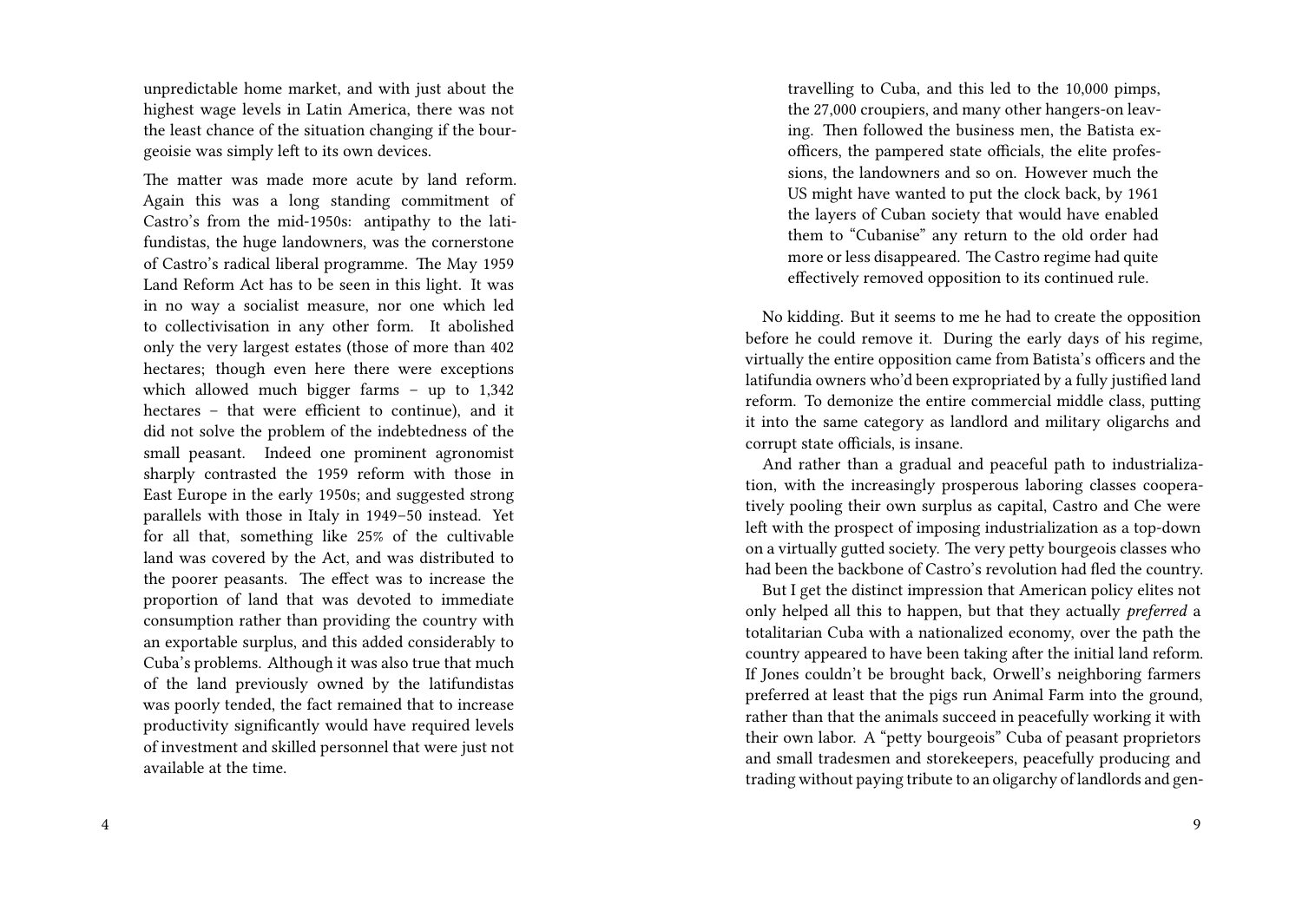fused to refine it in their Cuban refineries. The Cuban government reacted swiftly, seizing the installations at the end of June 1960. Within a week, Eisenhower had cancelled Cuba's remaining quota of sugar imports to the USA. This was followed immediately by the confiscation of about \$800m of US corporation property – in oil, sugar, electricity and mines. The USA responded with a total trade embargo to and from Cuba – a devastating economic blow given Cuba's total dependence on the US connection. Finally the Cuban regime completed its hold on industry in October 1960 with the nationalisation of the banks, hotels, cinemas and most of the factories and shops.

In the face of sabre rattling by Kennedy and a genuine threat of invasion, Cuba became increasingly totalitarian. One manifestation of this was the so-called "Committees for the Defence of the Revolution" (CDRs), which were "[o]rganised on a block-by-block basis, [for the purpose of forming] small squads of vigilantes to observe and report on possible fifth columnists amongst the erstwhile lackeys of Batista and the US multinationals."

Meanwhile, as Castro increasingly resorted to autarky under the U.S. embargo, a major part of those engaged in commerce and the skilled professions left the country. Binns and Gonzalez describe the middle class exodus in a disparaging tone that I consider completely uncalled for:

the social basis of support for the old order within Cuba itself was being rapidly eliminated by the fundamental changes that the nationalisation and land reform measures were producing. More than 1/2 million refugees left Cuba in the first 3 years of the Castro regime, unable to make a living from The exploitation of others any more. First to go were the beneficiaries of US tourism: the US banned its citizens from

The initial reforms were thus in no way reminiscent of the state-capitalist "collectivisations" of Eastern Europe in the 1950s, nor Cuba's own 1963 reform; but what they did do was to create a situation that only a state-capitalist programme could solve.

I'm not sure why this is. If the standard of living had increased so much (rents cut in half, the highest wages in Latin America), why was it so self-evidently beyond the producing classes to pool their own surplus for investment? Why could peasants not have cooperatively invested in labor-saving technology to increase their own productivity, and free up labor for other forms of production? In any case, if the increased prosperity of Cuban society created more purchasing power, and the increased demand for consumer goods could be met by importation, why was that a "problem" to be addressed through the state? Domestic industry would expand at the point when native producers could supply consumer goods more cheaply than the foreign manufacturers. And if anything, the removal of hindrances on cooperative marketing would have made the sugar industry less dependent on the vagaries of world commodity markets. In the meantime, the domestic agricultural sector would have been increasingly diversified with staple crops for domestic consumption, and the peasantry would have been capable at least of feeding itself on its own land, with a little surplus for buying a few luxuries from abroad: a marked improvement over the Batista dictatorship, I'd say.

I'm guessing a lot of this stems from the affinity for blockbuster industrialization projects and a religious faith in economies of scale (faith, because they're "things not seen" beyond relatively low levels of output). It also probably owes something to an implicit assumption that large-scale industrialization can only be carried out by some far-seeing "progressive" class against the will of the producing classes: either "primitive accumulation" on the model of the Western enclosures and expropriations, or "socialist accumu